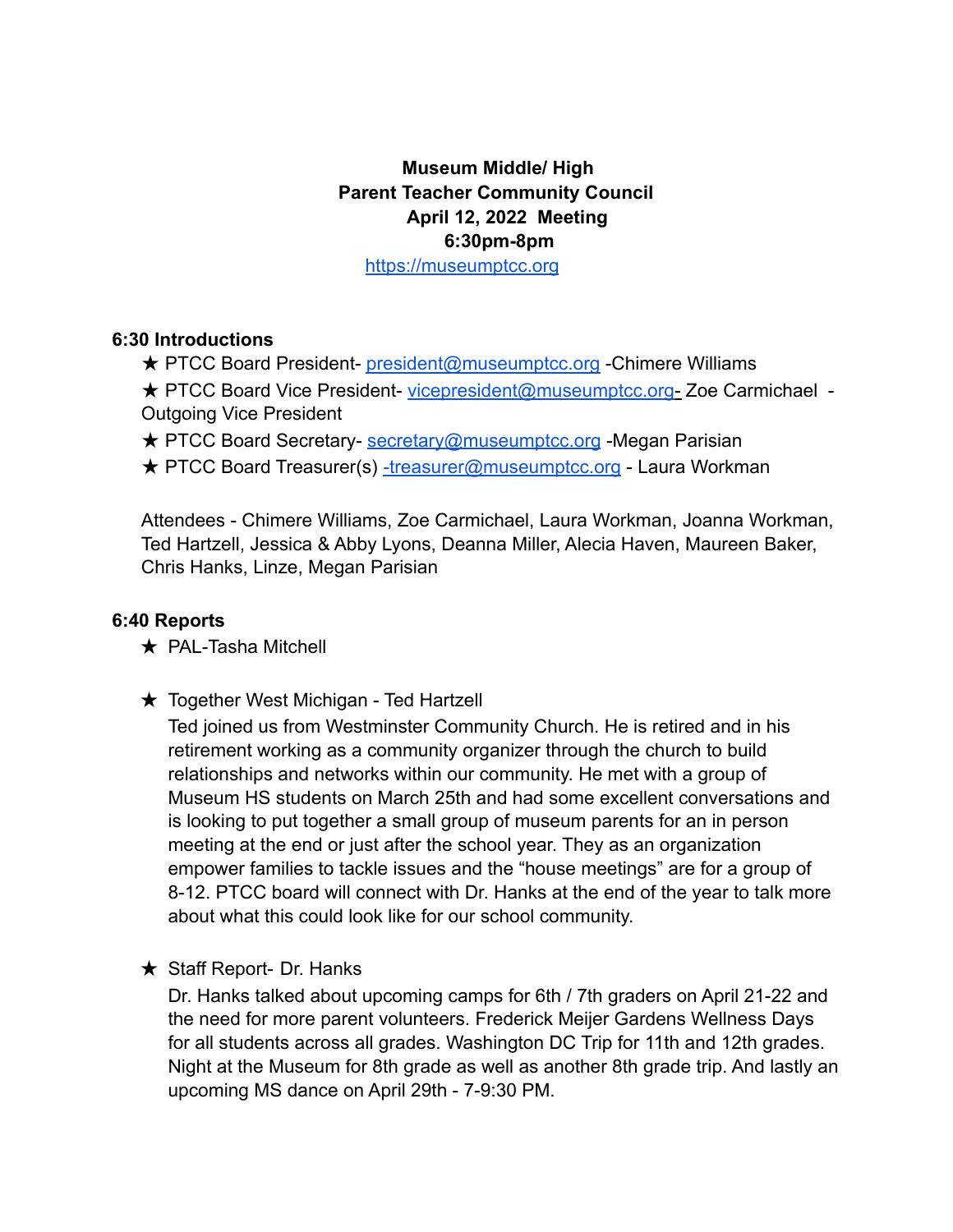## ★ Student Report- Joanna - HS

-Yearbook order was placed. We spoke about ordering extras for seniors who hadn't purchased as well as a few more for others that may want one in the future.

-Blood Drive partnership with Westminster - April 20th - details on FB/IG -Seniors with open houses can bring invites to be hung on the bulletin board in teachers lounge to save on invites if they'd like.

- Graduation Yard Signs are in. One per student. If you have multiple households, you can speak to Ms. Beckman. They will be available at drop off and pick up only next week available.

-April 27th is a district wide track and field day for seniors

- Cap and Gown pick up will be after the track and field day

- April 28th and May 5th are Capstone Presentations.

-April 29th is decision day where seniors make posters to celebrate their future

- May 2nd - parents can join all seniors and past 6th grade Musee's as they open a time capsule that they made when in 6th grade. They may be looking for assistance in setting up a list for donations.

-May 6th - Last Day for Seniors - XQ Celebrations at High School

-May 13-16 - Senior Trip to Washington DC

- May 18 - Graduation - 10:25 - arrival for rehearsal (11-1) 6:10 arrival ( 7:30 ceremony)

All events above have been emailed out as well as posted, today.

★ Student Report - Abby -Middle School

-Conversation started in regard to a middle school yearbook or the idea of a shutterfly book with photos depending on ability to get pictures from photographer

-Docent Day for 8th Graders - Wednesday April 20th - A great event for families to attend

- Middle School Dance - April 29th - A signup genius will be put together by PTCC to help support needs. Abby will let Laura know what's needed. \$5 donation at the door or a can drive donation.

- Abby spoke on Asian Heritage Month and how she and some fellow classmates would love to see this celebrated / honored. Dr. Hanks noted and is on it!

## ★ Treasurer-Laura

-Deposits were made the last month for Prom (all going to pay for the DJ) as well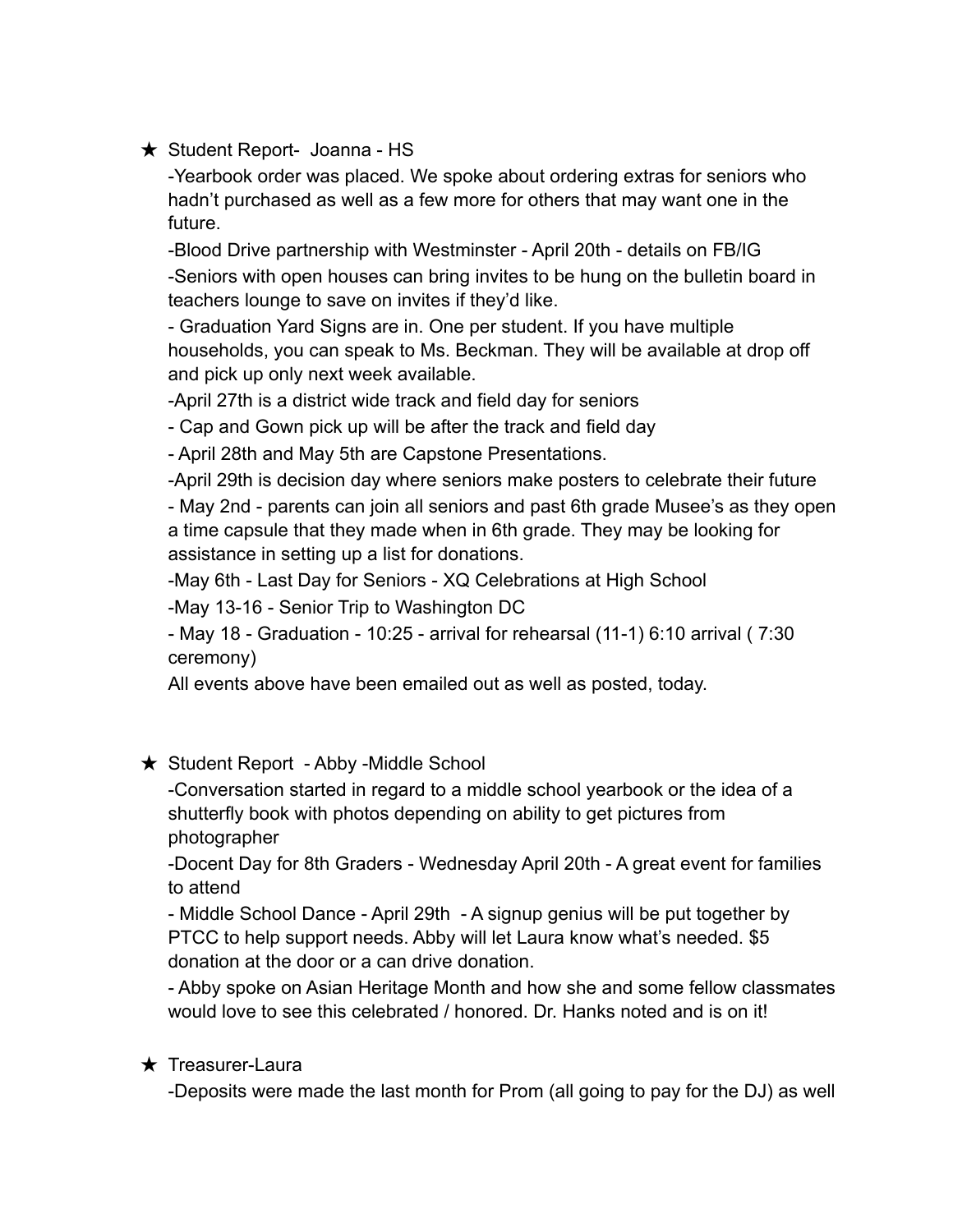as Teacher Appreciation. A portion of this went to support the Teachers Happy Hour event at the HS and the remainder will go to providing teachers lunch two days of teacher appreciation week. \$300.00 is what is remaining.

**★ Fundraising-Heritage Hill Pizza -**

Chimere will be following up with them to see what this will look like, but HH Provenzano's Pizza agreed to partner with our school with a percentage of the proceeds for every purchase (with a ticket / coupon) to go back to our school. We are very excited for this partnership and will be looking into other partnerships with local businesses as well. Once we have this figured out, it will go into the Link Letter as well as being passed out to students and available at the front desk. Alecia agreed to help Chimere with this as well.

**★ PTCC Board open positions- VP next year** 

Jessica Lyons was nominated for this position and would like to step into it next year. We will vote and finalize at our next meeting.

 $\star$  Teacher appreciation-

A Musee News / FB update will be posted thanking parents for their donation / sharing pictures of the event that already took place and letting them know what our plans are for Teacher Appreciation Week. We are thinking of lunch from Jimmy John's for Tuesday and Pizza on Thursday. We will also use any additional funds to provide drinks and snacks. Parents can also drop off any treats that week as well.

★ Events See Above

#### **7:15 Upcoming Events**

- **Teacher Appreciation Week – What do we want to do?**
- A catered lunch provided for by the PTCC
- A sign up genius made to ask for support from families. This will be posted on
- Facebook, the PTCC website, as well as in the Musee News.
- **Supporting Museum Families and Small Businesses - (posted next Musee News)**
- Link for contact form: <https://forms.gle/xd37pVkHezxwNdiF6>

#### **7:45 Reminders**